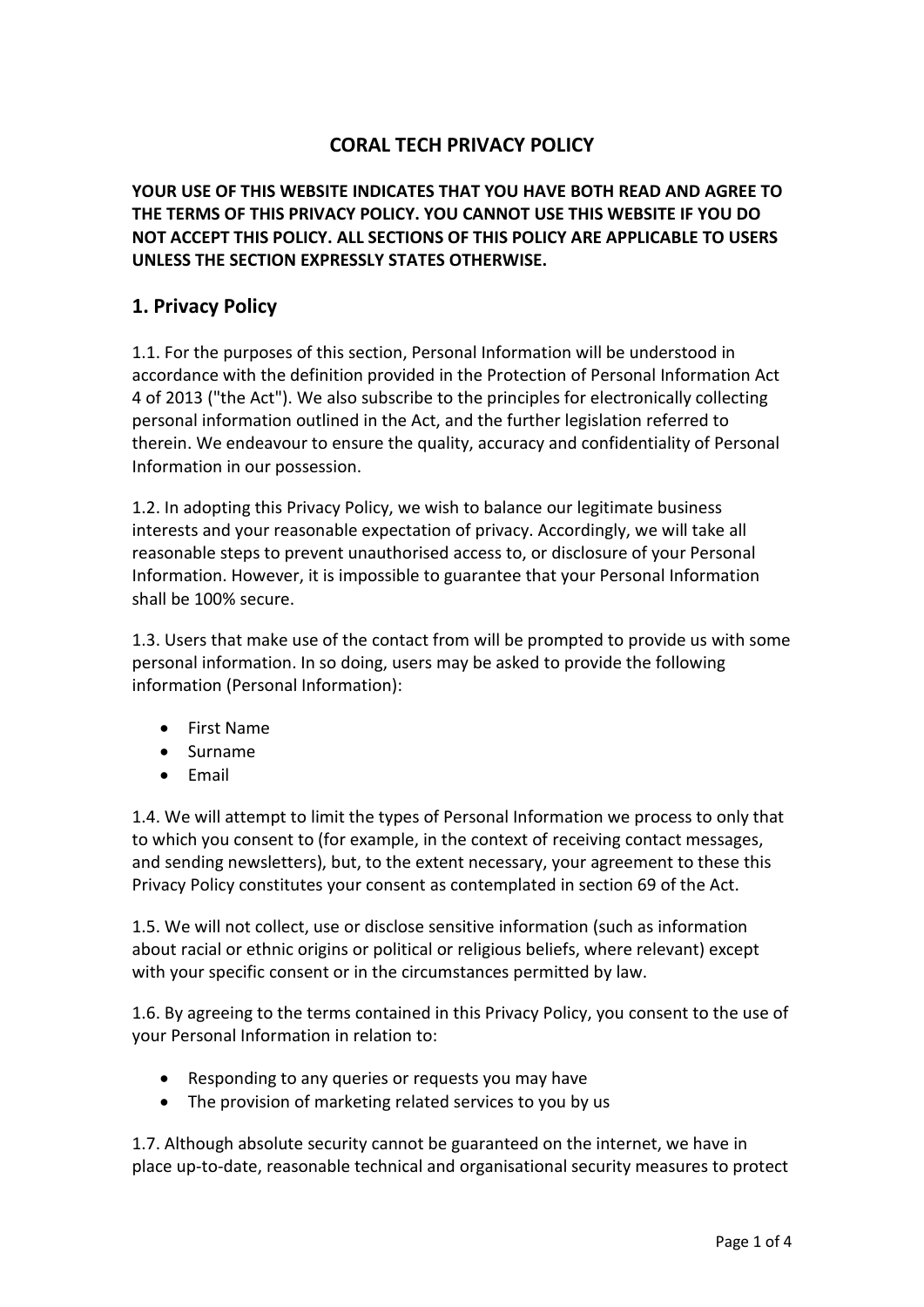your Personal Information against accidental or intentional manipulation, loss, misuse, destruction or against unauthorised disclosure or access to the information we process online.

1.8. While we cannot ensure or warrant the security of any Personal Information you provide us, we will continue to maintain and improve these security measures over time in line with legal and technological developments.

1.9. We store your Personal Information directly, or alternatively, store your Personal Information on, and transfer your Personal Information to, a central database. If the location of the central database is located in a country that does not have substantially similar laws which provide for the protection of Personal Information, we will take the necessary steps to ensure that your Personal Information is adequately protected in that jurisdiction.

1.10. Your information will not be stored for longer than is necessary for the purposes described in this Privacy Policy or as required by applicable legislation.

1.11. The Personal Information we collect from users shall only be accessed by our employees, representatives and consultants on a need-to-know basis, and subject to reasonable confidentiality obligations binding such persons.

1.12. We shall have the right, but shall not be obliged, to monitor or examine any information and materials including any website link that you publish or submit to us for publishing on the Site. You shall be solely responsible for the contents of all material published by yourself.

1.13. We constantly review our systems and data to ensure the best possible service to our users. We do not accept any users, or representatives of users, under 18 years of age or who otherwise does not have the relevant capacity to be bound by this Privacy Policy.

1.14. We will not sell, share, or rent your Personal Information to any third party or use your e-mail address for unsolicited mail. Any emails sent by us will only be in connection with the provision of our services and/or the marketing thereof.

# **2. Log Files**

2.1. When you visit the website, we may collect information, such as your IP address, the name of your ISP (Internet Service Provider), your browser, the website from which you visit us, the pages on our website that you visit and in what sequence, the date and length of your visit, and other information concerning your computer's operating system, language settings, and broad demographic information. This information is aggregated and anonymous data and does not identify you specifically. However, you acknowledge that this data may be able to be used to identify you if it is aggregated with other Personal Information that you supply to us. This information is not shared with third parties and is used only within the company on a need-to-know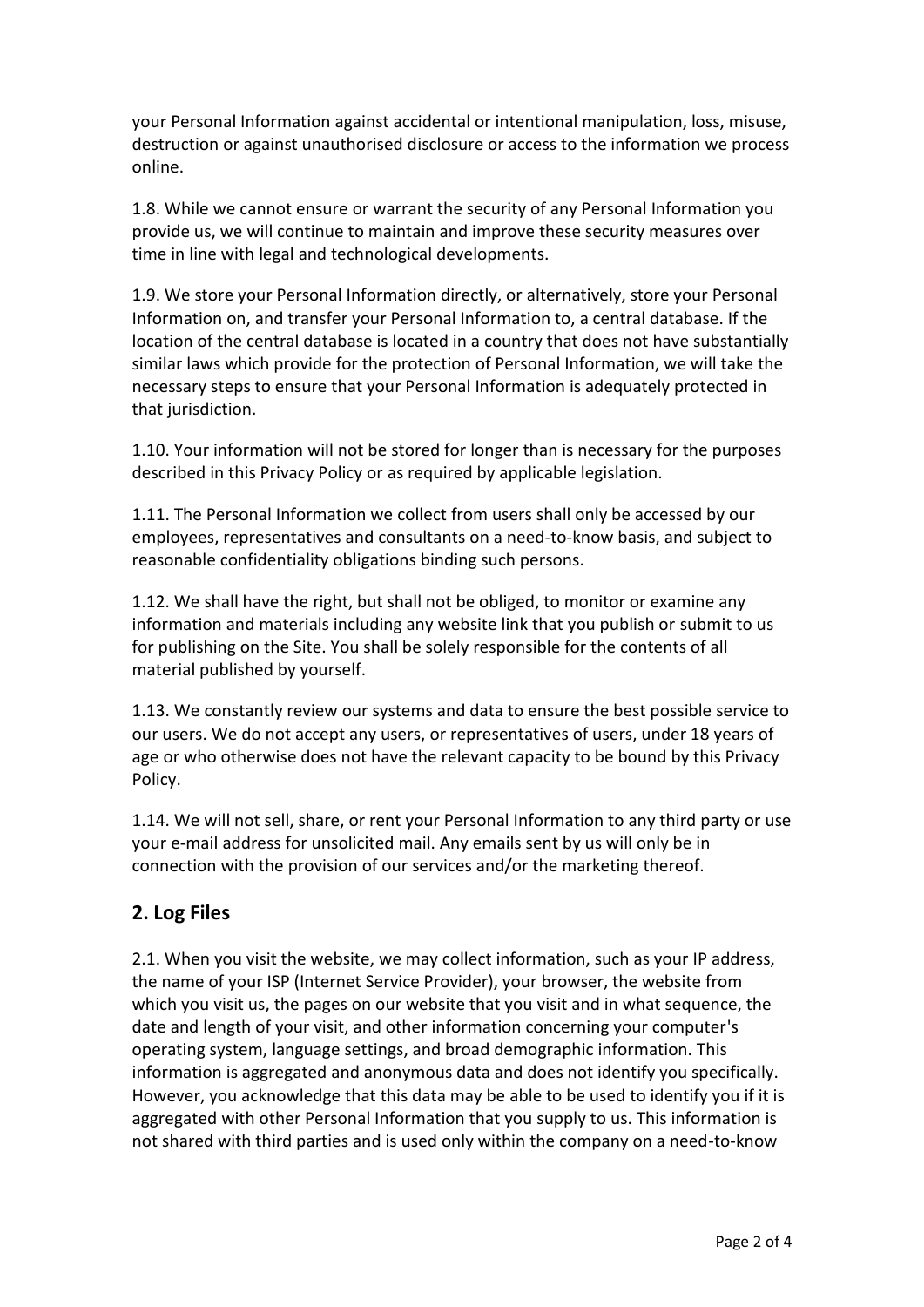basis. Any individually identifiable information related to this data will never be used in any way different to that stated above, without your explicit permission.

## **3. Cookies**

3.1. We use cookies. A cookie is a small piece of information stored on your computer or smart phone by the web browser. The two types of cookies used on the Website are described below:

3.1.1. "Session cookies": These are used to maintain a so-called 'session state' and only lasts for the duration of your use of the Website. A session cookie expires when you close your browser, or if you have not visited the server for a certain period of time. Session cookies are required for the Platform to function optimally, but are not used in any way to identify you personally.

3.1.2. "Permanent cookies": These cookies permanently store a unique code on your computer or smart device hard drive in order to identify you as an individual user. No Personal Information is stored in permanent cookies. You can view permanent cookies by looking in the cookies directory of your browser installation. These permanent cookies are not required for the website to work, but may enhance your browsing experience.

### **4. Links from the website**

4.1. The services available through the Website, may contain links to other third party websites, including (without limitation) social media platforms, payment gateways, appointment scheduling and/or live chat platforms ("Third Party Websites"). If you select a link to any Third Party Website, you may be subject to such Third Party Website's terms and conditions and/or other policies, which are not under our control, nor are we responsible therefore.

4.2. Hyperlinks to Third Party Websites are provided "as is", and we do not necessarily agree with, edit or sponsor the content on Third Party Websites.

4.3. We do not monitor or review the content of any Third Party Website. Opinions expressed or material appearing on such websites are not necessarily shared or endorsed by us and we should not be regarded as the publisher of such opinions or material. Please be aware that we are not responsible for the privacy practices, or content, of other websites, either.

4.4. Users should evaluate the security and trustworthiness of any Third Party Website before disclosing any personal information to them. We do not accept any responsibility for any loss or damage in whatever manner, howsoever caused, resulting from your disclosure to third parties of personal information.